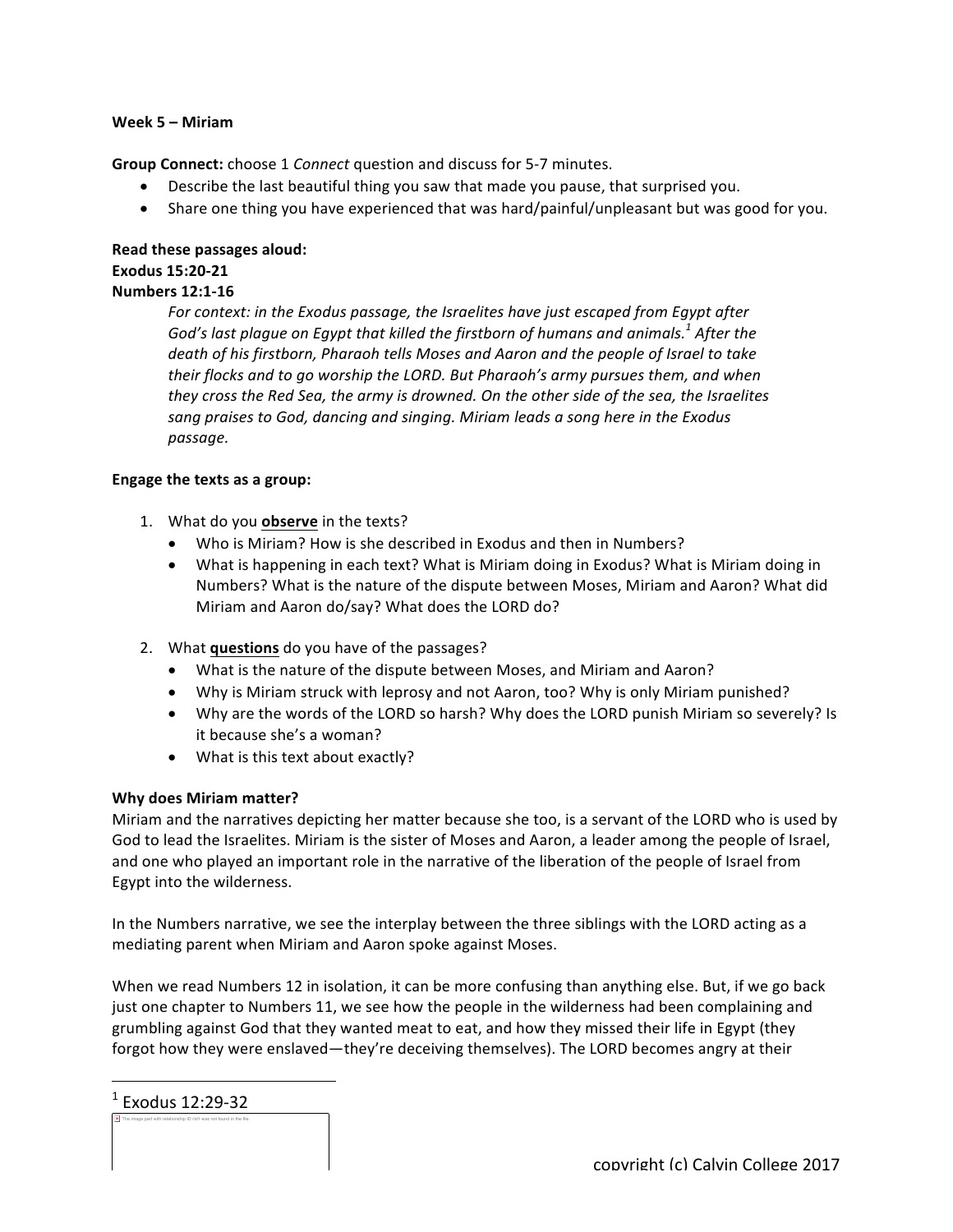grumbling, and Moses gets impatient with having to bear them, and the LORD provides elders to help Moses bear the burden of leading these people. Then, next comes Miriam and Aaron speaking against Moses, and here too, the LORD is angry with their behavior.

It may be confusing why only Miriam is punished with skin blemishes that result in her being shut out of the community for seven days and not Aaron, too; but, when we look at Aaron's response of pleading to his younger brother, Moses, asking him to pray for them for God to heal Miriam, you see the anguish and distress in this familial sibling drama. Aaron suffers too, but in a different way.<sup>2</sup> Perhaps it is a case of the oldest (Miriam) bearing the punishment for a younger sibling, as well.

This story shows how seriously God takes the lack of trust and grumbling against God and the ones appointed by God (in this case, Moses); and how sin affects more than the individual. The community would not move on and leave Miriam behind, so they must wait until her cleansing is done after the seven days.

# Put this Bible story in one sentence:

"In this story,  $God$ 

# **HOW DOES MIRIAM POINT US TO JESUS?**

This story tells of how Miriam and Aaron's sin and God's response to them.

When we sin, there are consequences, whether we want to acknowledge them or not. God takes sin seriously, even if we don't always. Jesus, the only person ever to have lived without sin, nonetheless, took on our sin, bearing the shame and separation caused by sin, for the sake of restoring us to a right relationship with God. We are no longer condemned by our sin, nor sent out from the presence of God because of our sin. Jesus' three days in the grave is like Miriam's seven days shut out of the community; after three days, Jesus was raised from the dead and restored us to right relationship with God, just as Miriam was brought back in and restored to the community after seven days. There was shame in being blemished and in being sent out and separated. Jesus has borne the ultimate shame; he took on all our blemishes of sin onto himself, onto his own body to the point of death. But through *his* separation, he grants us connection and restoration to God again through his death and resurrection. Praise Jesus.

#### So, what now?

- Name some specific situations in life where sin has affected the way you communicate and relate to others. Sin complicates community  $-$  so, who do you need to forgive (or from whom do you need to seek forgiveness)?
- What are some troubling ways we have viewed God? Things we have believed about God and God's character that aren't good?
- What disposition of the heart are you maintaining right now?

#### **Close in prayer:**

The image part with relationship ID rId1 was not found in the file.

 

What are some troubling ways we have viewed God? Pray about this to God. Ask God to give us truthful, clear understandings and belief in God as good, just, righteous, and loving.

 $2$  This is hard to digest. It doesn't mean Miriam and Aaron's sufferings are equal—it still looks quite uneven, but that's a wrestling with the text we may have always.